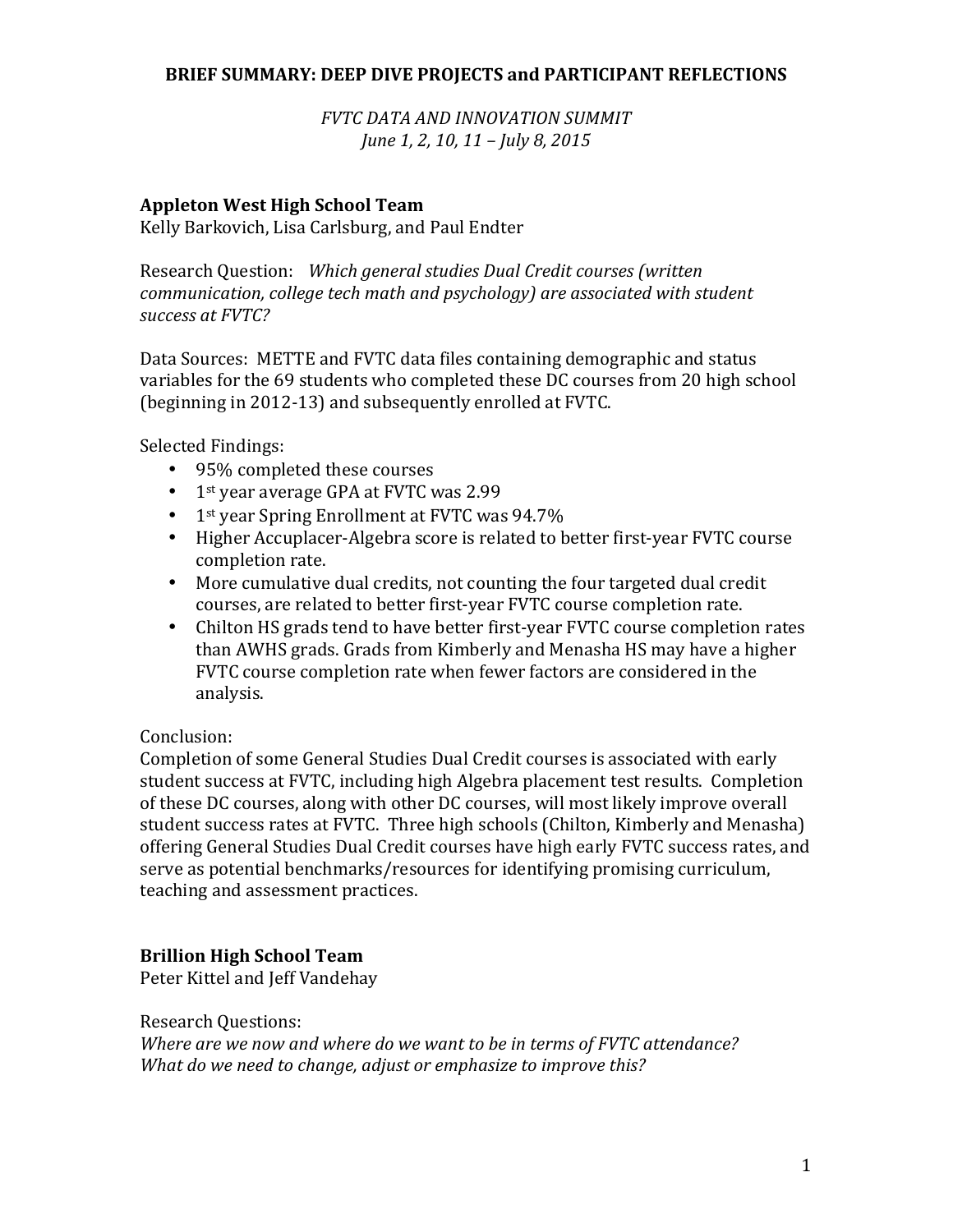### Data Sources:

FVTC College Success Reports for Brillion High School, plus locally developed data files for examining the relationship between HS GPA,  $12<sup>th</sup>$  grade English GPA, and FVTC GPA. The UW System/ACT's High School-to-College Success Report for the 2009-11 Freshman from BHS ( $n=62$ ) was analyzed. Additionally, an online survey was conducted with recent BHS graduates.

# Selected Findings:

1. Both the 12<sup>th</sup> Grade English and overall BHS GPA were significantly correlated with students' FVTC GPA ( $p$ <.02,  $p$ <.001 respectively). For those with an English GPA above 2.5, their predicted FVTC GPA is 2.79. Good grades throughout high school are critical, since they forecast good early success at FVTC.

2. Over a 5-year period (2008-12) 125 BHS students completed DC (excluding CNA) and enrolled at FVTC. Those with high school DC had a 5.5% higher course completion rate.

3. The percentage of BHS graduates transferring on to other institutions  $(7.1\%)$ seems low, as does the length of time BHS students are taking to complete college degrees. 

4. Nineteen of 23 (83%) recent BHS graduates indicated on a survey that the Peters' Scholarship Funds had an extremely important impact on their post high school success. The next more important factors reported by the students were: high quality instructors  $(39%)$  and dual credit college courses  $(35%)$ .

# Conclusions:

BHS leaders will offer both General Studies and Technical Studies DC courses that are closely aligned with the greatest number of FVTC programs and which transfer to the broadest segment of local postsecondary institutions. FVTC's Written Communications course could become the BHS's  $12<sup>th</sup>$  grade English course, which would give every senior the additional opportunity to leave high school with a college credit transcript.

# **Kaukauna High School Team**

Michelle Feucht, Dan Vanboxtel, Kelly Wilhelm, Stephanie Gordee

Research Ouestion:

1. Do transition activities delivered at the high school, such as early ACCUPLACER testing and dual credit courses, impact student success at FVTC?

# Data Sources:

In addition to the METTE Project data file for 2008-11 KHS graduates attending FVTC, a file was generated examining the FVTC status of KHS students who had completed an ACCUPLACER assessment in high school. The National Student Clearinghouse data for the KHS 2008-12 graduation cohorts were ordered.

# Selected Findings:

1. Nearly half (41-47%) of the 2008-11 KHS graduates attending FVTC had completed dual credit.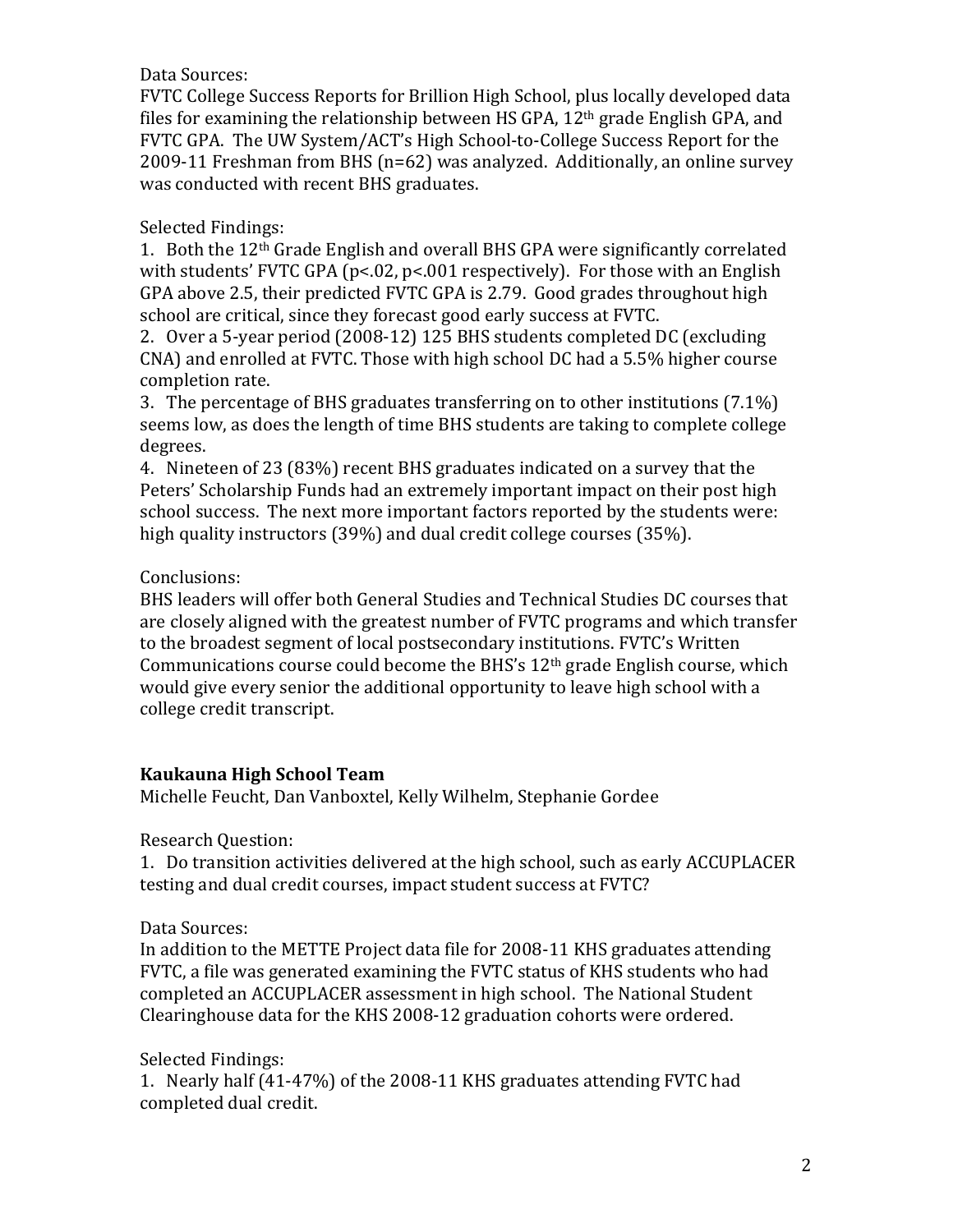2. DC students choosing a Manufacturing pathway had a better chance to graduate than those in non-STEM and non-Health programs.

3. Students with Transcripted Credit tended to have higher annual wages than people without such credit history.

4. Of the 276 students completing the ACCUPLACER in high school, 55% attended FVTC directly or within 2 years. Their average Reading scores were well above the cut score, but their performance was under the cut score by 1.5-4.0 points on three assessments: Algebra, Sentence Skills, and Arithmetic.

# Conclusions:

1. Professional development opportunities will be offered to KHS content teachers to acquaint them with the ACCUPLACER measures.

2. KHS plans to develop and offer an Advisory section to juniors planning to attend FVTC. Advisory activities will be tailored to meet the needs of FVTC admission/ enrollment, including application and financial aid support, ACCUPLACER completion, field trips, class shadows, and networking.

# **Neenah High School Team**

William Peterson, Chad Buboltz, Susan Neenig, Marcy Bauman, Mike Elkin, Tina Winters, Lori Uvaas

Research Questions:

1. What are benefits of career academies at Neenah High School?

2. Which postsecondary education and career paths are NHS graduates pursuing after graduation?

# Data Sources:

The METTE Project data file for 2008-11 NHS graduates attending FVTC was reviewed. Additionally, a file matching FVTC student success data was generated for the 160 NHS students who completed Health Academy dual credits in 2010-11. The National Student Clearinghouse (NSC) data for the NHS 2008-12 graduation cohorts were ordered. The Health Academy data analysis served as a potential prototype for data analyses to be completed once the NSC data files are received.

# Selected Findings:

1. On average, NHS's 2009-11 graduates who attended FVTC entered with more than 1.5 dual credits. By 2013, the average number of dual credits had declined to less than 0.5 credits. Along with other factors, the transition from a trimester to semester calendar in 2011-12 appears to have limited student opportunities for obtaining dual credit at NHS.

2. During a 4-year period (2008-12), seniors enrolled in the Health Academy  $(n=201)$  had a 100% high school graduation rate, compared to a 90-95% graduation rate for all other NHS seniors in the same period. These findings are consistent with the National Association of State Directors of Career Technical Education Consortium data indicating that CTE concentrators are more likely to graduate from high school than the average student.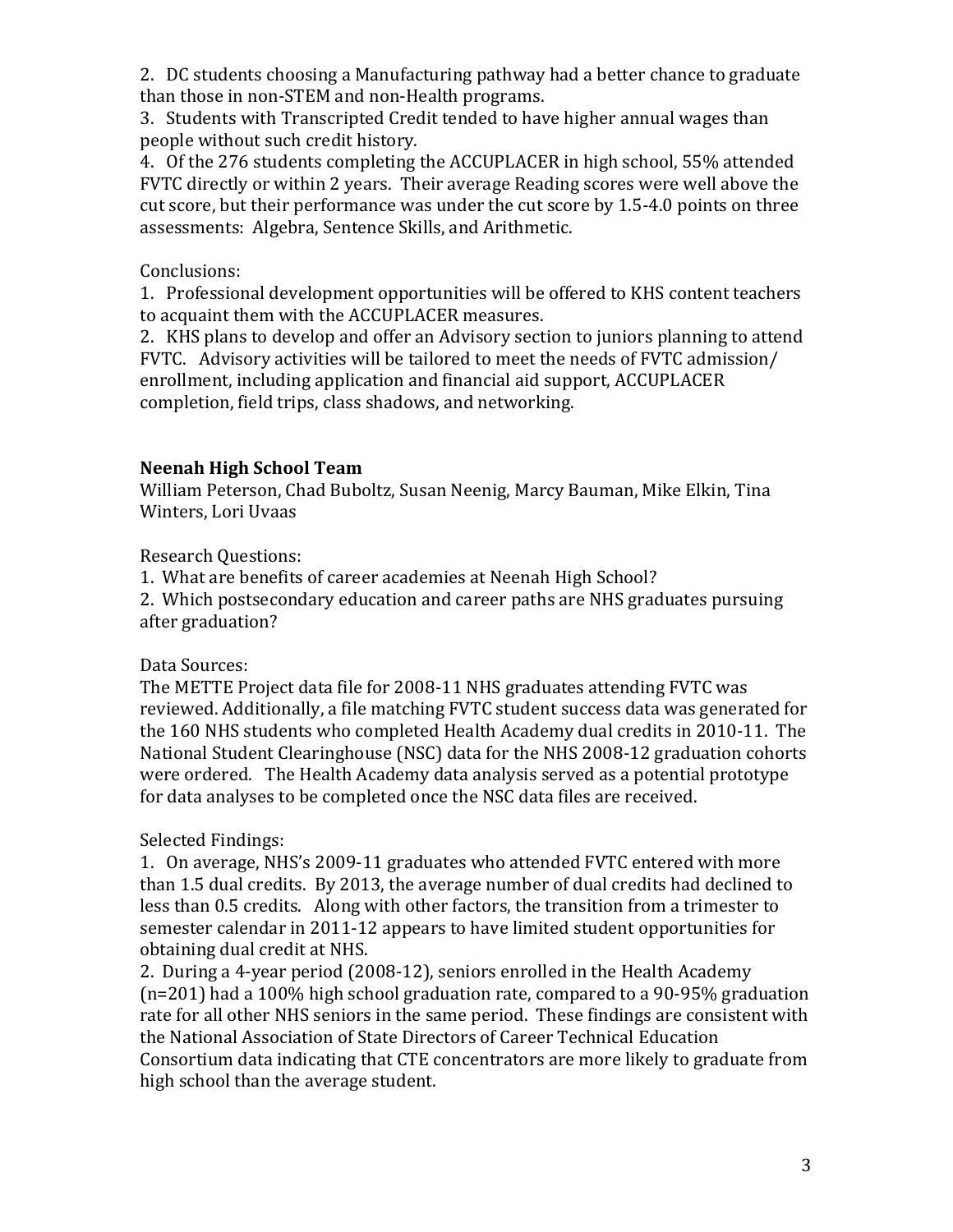3. From 2009-2012, continuous improvement was noted in the rate of course completion at FVTC for both male and female NHS graduates.

## Conclusions:

Once the NSC data set is available, additional team meetings will be held to examine the patterns of NHS career academy concentrators, graduates' college pathway choices (2-year vs. 4-year college and transfer between) and student success data (e.g., completion of credentials). These analyses will document the extent to which gender, race/ethnicity, family income, disability and ELL status, and other factors are associated with students' career academy and post high school success. The findings will be used to create parent and student information resources and videos, and to develop targeted professional development for NHS instructors and staff.

# **Little Chute High School Team**

Dan Valentyn, Kevin Pratt, Jon Larson, Jason LaVigne, and Tiffany Scheeler

# Research Ouestions:

1. What data-based information resources can be developed to create a systemic process for understanding the college and career readiness of LCHS graduates, in particular how can the success stories of FVTC attendees be shared?

# Data Sources:

The National Student Clearinghouse (NSC) data for 2008-09 LCHS graduates ( $n=$ 267) were analyzed, along with the METTE project data file for 2008-11 graduates attending FVTC. The NSC data were linked the LCHS student school records to determine the correlation between two post-high school outcomes: (a) graduates' choice of: 2-year college, 4-year college, or no college enrollment and  $(b)$ completion of college credentials, and several independent indicators:  $(c)$  math credits completed,  $(d)$  science credits completed,  $(e)$  CTE credits completed, and  $(f)$ students' overall HS GPA.

# Selected Findings:

1. For both LCHS cohorts who attended 4-year and 2-year colleges, GPA is highly correlated with graduation by 2014-15. Looking independently at the value of completing more math, science, and CTE credits, there was no association between completing higher levels of course credit concentrations and increased rates of college graduation in either college pathway for either cohort. Clearly, additional individual, institutional, or contextual factors are more influential in documenting whether our graduates complete college degrees and certificates.

2. A small, representative set of successful recent graduates pursuing FVTC, UW College, and UW 4-Year Institution pathways have been identified. Once mini-case study interviews are completed and permissions obtained, these graduates' stories will be presented in info-graphics, posters and videos to be featured at parent nights and on the LCHS website.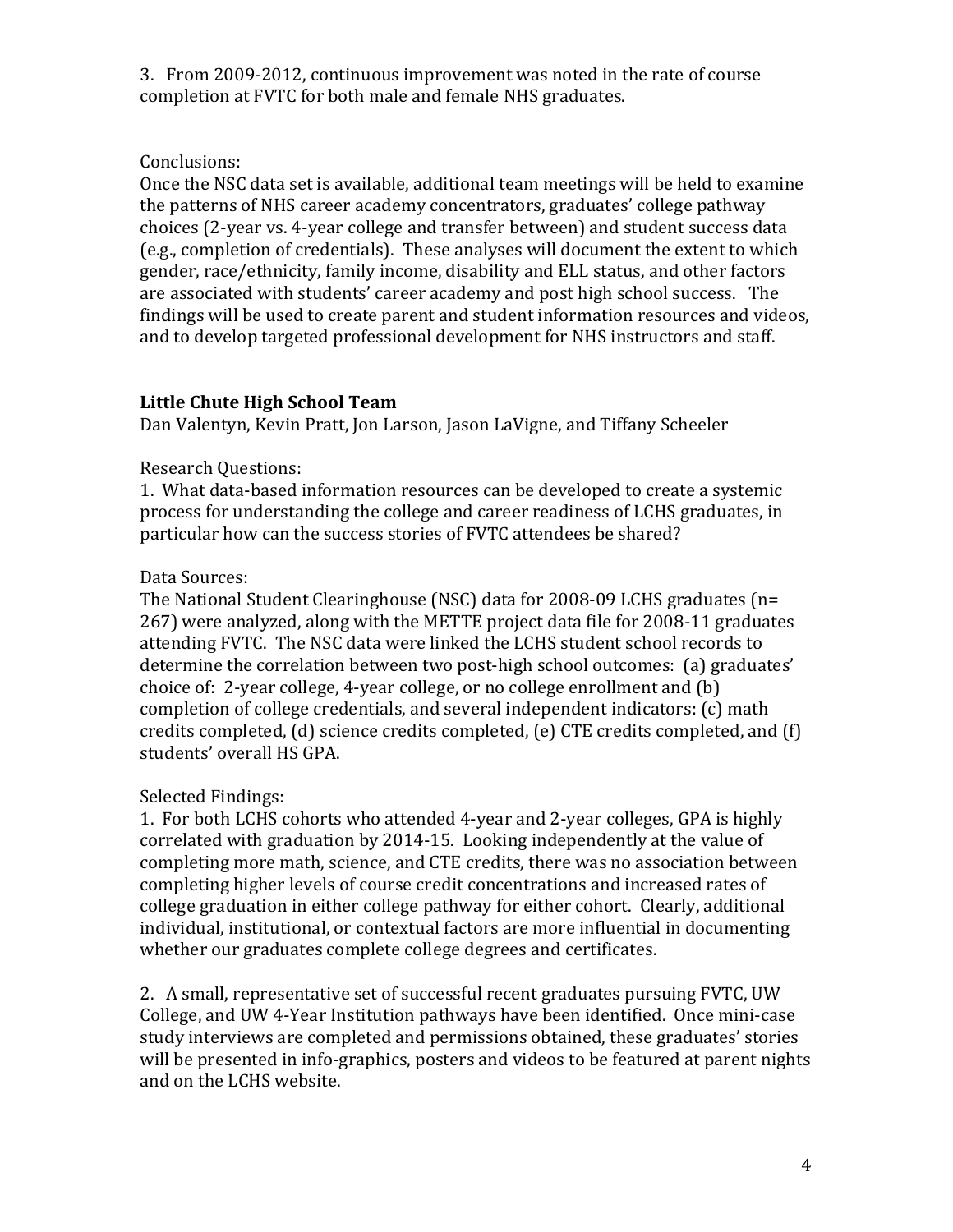### Conclusions:

1. The majority of the 2008-09 graduates entered 4-year colleges (39%), while only 11% entered 2-year colleges. Graduation rates from 4-year colleges for LCHS grads were above the national average. Since many high-wage, middle-level skill jobs are available for students who complete two-year college pathways, info-graphic information and graduate case studies are needed to help parents and students better understand the benefits of these pathways.

# **Local Media Exposure**

In early August, 2015, the Appleton Postcresent published a brief article describing the Summit. See: http://www.postcrescent.com/story/news/education/2015/08/05/fox-valleyeducation-summitt/31181469/

# Selected Statements from the End-of-Summit Reflective Essays

As we looked into the data and found ways that we feel will help our students and parents, it was the conversations about what we are choosing to do in the future to *increase the education about the college and career readiness that were powerful.* 

*This* has been a very reflective process for me and my colleagues, and has sparked dozens of amazing conversations about the students of LCHS and what we are doing to *prepare them for life after they leave us. Those conversations have led me to looking into* my practices as a teacher and what my department can do to better help our *students.*

*Our data showed that students who left high school and moved directly into FVTC were* much more likely to complete a program. The students who changed paths regardless *whether they started on a 4-year or a 2-year path, were not as successful. Thus, we* need to find a way to more easily track students working backwards from post*secondary results* (through National Clearinghouse and FVTC data) to their courses, *grades, etc. in high school. Our district will be changing over to Infinite Campus for our* student information system, and we will need to explore how to do this with the *company.* 

Another element that we need to incorporate is the tool developed by the METTE *Project that allows students and parents to dig into the METTE Team data easily. Our team agreed that this will be something valuable for our 9<sup>th</sup> grade Career Skills classes* to explore. In the words of Jeff VandeHey (Brillion High School) "It's another way to start the conversation about (post-secondary) options."

*The Summer METTE Data and Innovation Summit has been a great way to discuss* with the other schools in our area about what is going on in Career and Technical *education and see how I can improve what we do for our students at LCHS.* 

As we move forward, we need to tackle a multiple issues. We have a new generation of students with a new set of issues, yet they will ultimately need to be prepared to